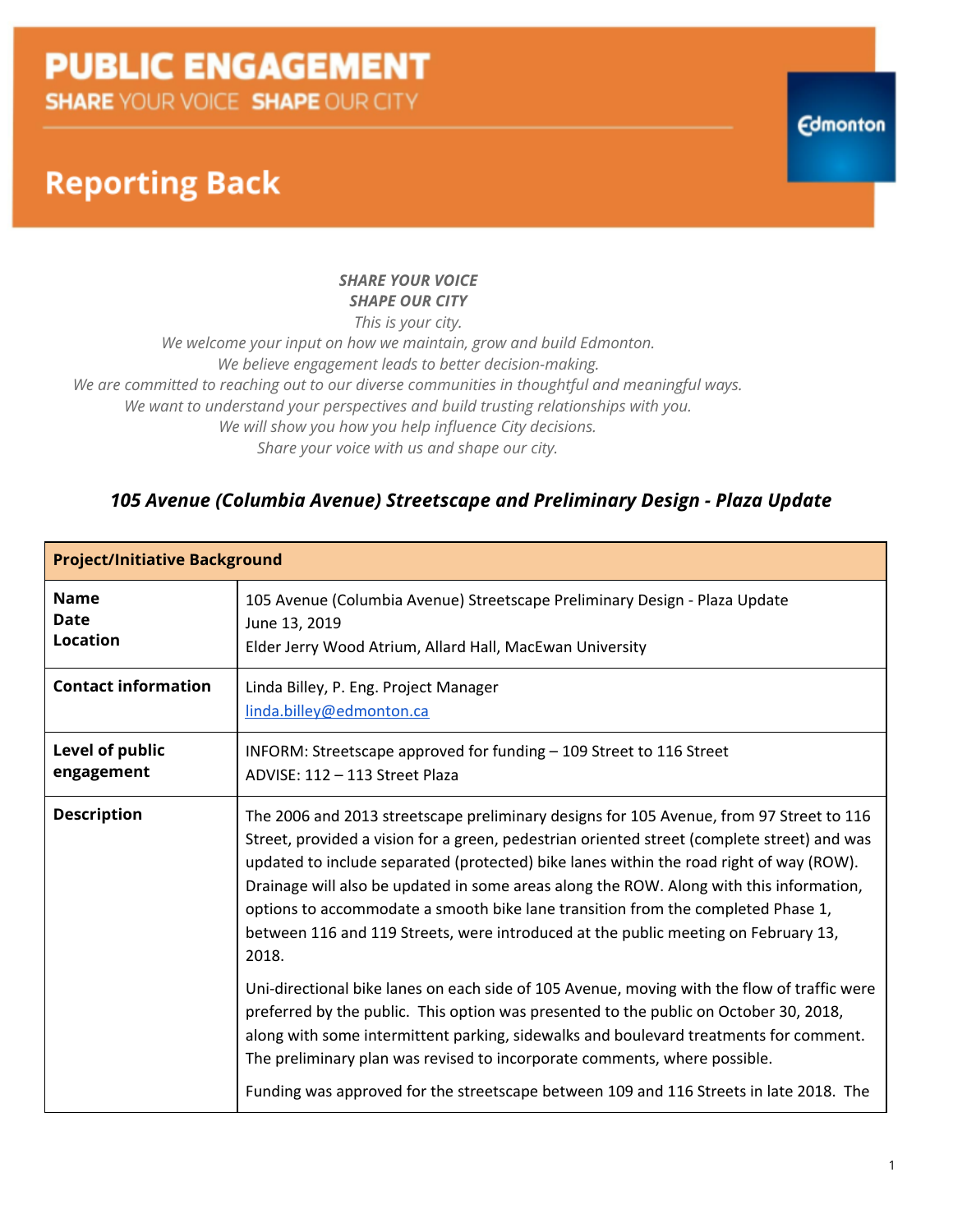# **Reporting Back**

plaza between 112 and 113 Streets was endorsed by Council. Stakeholder engagement on the plaza was held on February 23, 2019 to determine the vision and values for its development. From this information, a preliminary plan for the plaza was developed.

This third public meeting was held to confirm the vision and values developed during the stakeholder meeting and receive input on the plaza preliminary design prior to final revisions and starting construction drawings. Information on the funded portion of 105 Avenue, between 109 and 116 Streets, was also provided.

## **WHAT WAS DONE**

A public meeting, at the ADVISE level of the City of Edmonton public engagement spectrum for the plaza between 112 and 113 Streets and at the INFORM level for portion of the road funded for the next stage of construction (109 to 116 Street), was held at Elder Jerry Wood Atrium, Allard Hall, MacEwan University. The event took place from 4:00 to 8:00 PM and had approximately 56 attendees. Display boards, project area maps, and staff were all part of the information sharing. Questions were encouraged and answered.

The key consultation questions were derived based upon the vision and priorities for the plaza that were identified by stakeholders in a stakeholder meeting held on February 23, 2019. The respondents identified if they agreed or not and/or if they wished to make any changes to the vision and priorities. Comments on the plan were also requested of engagement attendees and on-line survey participants.

Feedback on the plaza was collected from the public through a comment form that was available at the event, and online for two weeks afterwards. Comments provided on the display boards and maps at the event were also collected. The project team received 79 comment forms: two at the public meeting, and 77 online. The public meeting was promoted through non-addressed postcards distributed throughout the project area, posters distributed to interested businesses in the area, emailed invitations to identified stakeholders, and through community leagues and business associations. Road signs advertised the event. The road sign message was revised after the event to remind the public about the online comment form.

### **SUMMARY**

The main themes of feedback on the project were:

**Plaza Vision:** The vision was largely supported. A few suggestions were made for consideration by the project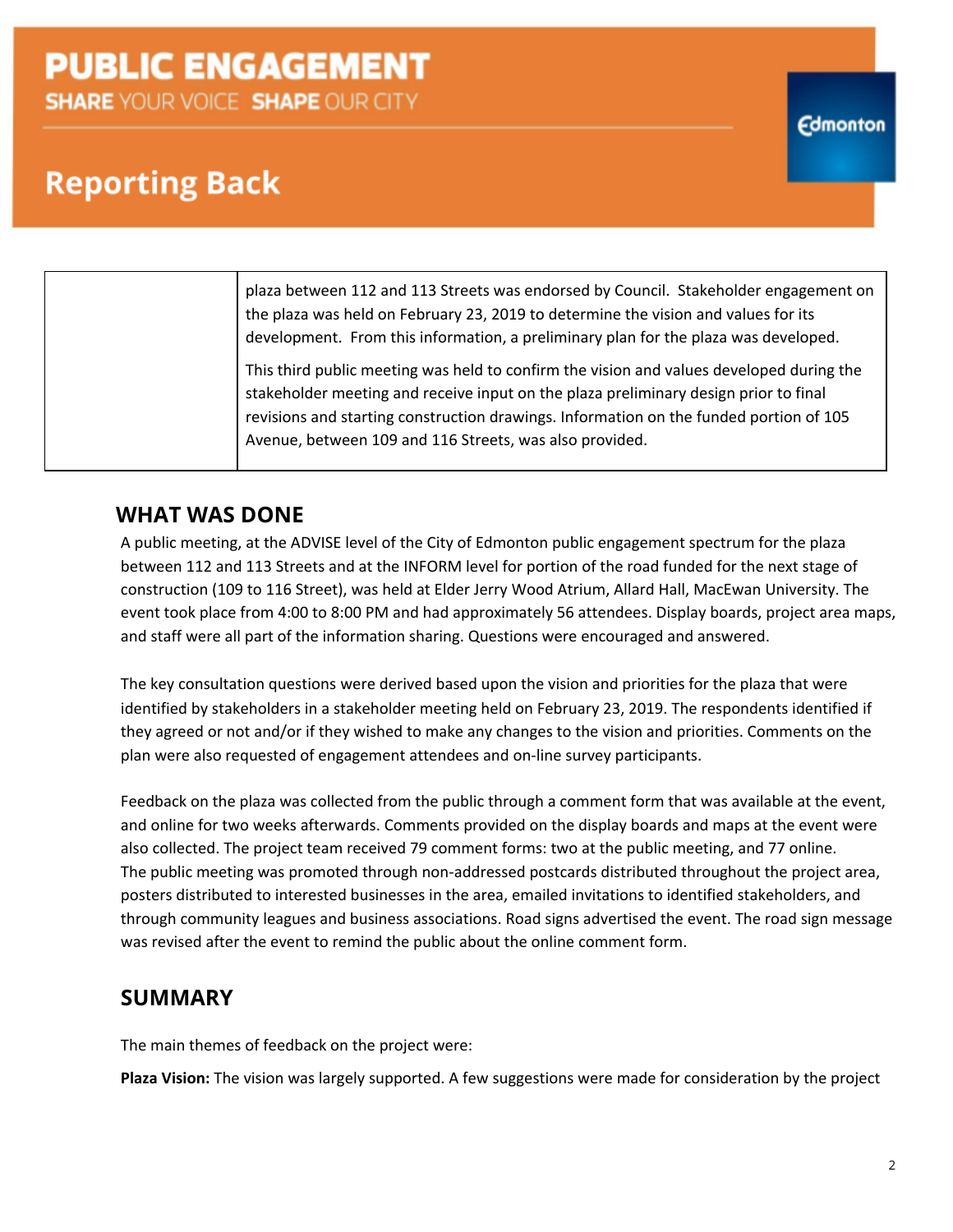# **Reporting Back**

team, including but not limited to: all season use, environmental sustainability, and safety.

**Plaza Priorities:** The priorities were largely supported. A few suggestions were made for consideration by the project team, including but not limited to: more soft landscape (grass and plants), moveable furniture is not preferred and safety is important.

**Plaza Plan:** A number of considerations were provided regarding the design, including but not limited to: resolution of potential conflicts with users in the plaza (bikes, pedestrians and vehicles), more green space, providing more/varied play equipment, and confirmation of lighting levels and safety within the plaza.

**Other:** Many comments were directed towards the project intent and items that have been determined including: traffic flow, parking, use of the road and taxpayer dollars. Turning movement/traffic signal comments regarding the 109 Street intersection were also provided.

All public feedback will be considered by the project team, as the project moves forward.

## **RESULTS AND FINDINGS**

The following summarizes the comment form results. All comments for open ended questions are **summarized**:

**Q1a. The following draft vision was developed from the stakeholder feedback: Vision: The plaza will be a flexible space and will safely accommodate a wide range of activities and programs for the immediate and long-term use. It must be recognized that the activities and programming considered today may not be the same in the future. Do you agree with this vision for the plaza?** (79 responses)

63% indicated that they agreed with this vision for the plaza. (50 responses) 23% indicated that they did not agree with this vision for the plaza. (18 responses) 14% indicated they were not sure about this vision for the plaza. (11 responses)

**Q1b. Is there anything you would like to add?** (39 respondents provided comments, 40 had no comment) Comments received that could supplement/revise the vision statement include:

- All season/all weather design
- Safety a safe site that does not support inappropriate behaviour and provides safe connections for bikes and pedestrians through the plaza
- Environmentally sustainable/eco-friendly

Comments providing support and non-support for each of the topics listed below were also received:

Traffic flows - including addition/removal of streets, impacts to traffic flow, vehicle access to area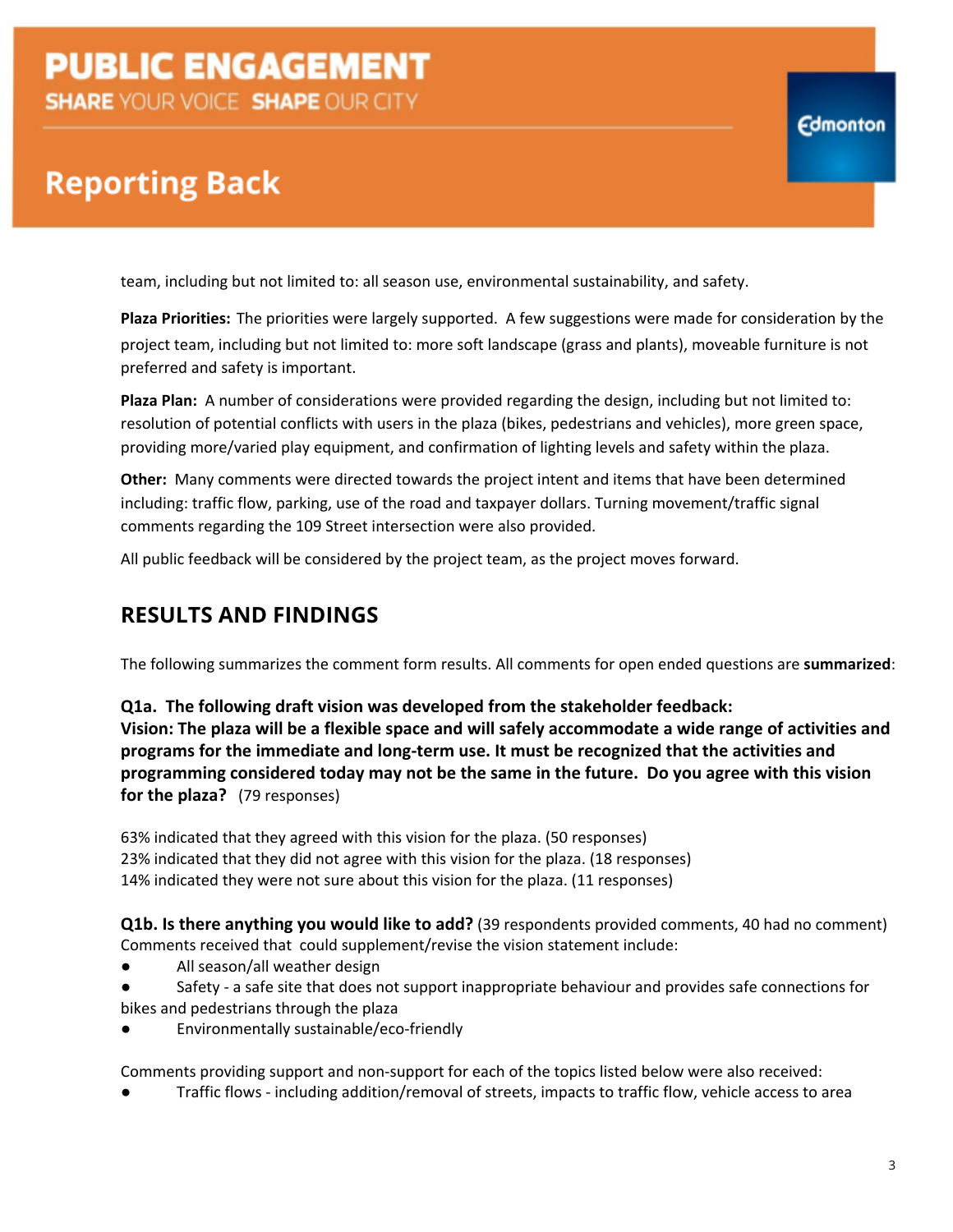# **Reporting Back**

- Users conflicts cyclists, pedestrians and vehicles
- Maintenance more/better maintenance required, concerns about maintaining streetscape
- Need/desire for the plaza
- Proposed materials and amenities including fountains, more grass/trees, restrooms
- Decision making process, budgets and use of taxpayers dollars

**Q2a. The following priorities were developed during the stakeholder meeting. To what extent do you agree or disagree with the following Plaza Priorities?** (79 responses)

| <b>Plaza Priorities</b>                                                                                                    | Strongly<br>agree | Somewhat<br>agree | Neither<br>agree<br>nor<br>disagree | Somewhat<br>disagree | Strongly<br>disagree | Don't<br>know  |
|----------------------------------------------------------------------------------------------------------------------------|-------------------|-------------------|-------------------------------------|----------------------|----------------------|----------------|
| Active / gathering /<br>display areas (open space)                                                                         | 27                | 35                | 4                                   | $\overline{2}$       | 10                   | $\mathbf{1}$   |
|                                                                                                                            | 34%               | 44%               | 5%                                  | 3%                   | 13%                  | 1%             |
| Passive / quiet / reflective<br>areas (intimate space)                                                                     | 23                | 26                | 11                                  | 9                    | 9                    | $\mathbf{1}$   |
|                                                                                                                            | 29%               | 33%               | 14%                                 | 11%                  | 11%                  | 1%             |
| Moveable features, such<br>as furniture, to<br>accommodate various<br>activities                                           | 17                | 22                | 13                                  | 12                   | 14                   | $\mathbf{1}$   |
|                                                                                                                            | 22%               | 28%               | 16%                                 | 15%                  | 18%                  | 1%             |
| An identifiable anchor to<br>provide a sense of place,<br>such as, but not limited<br>to, a piece of art or a<br>structure | 31                | 15                | 16                                  | 4                    | 11                   | $\overline{2}$ |
|                                                                                                                            | 39%               | 19%               | 20%                                 | 5%                   | 14%                  | 3%             |
| Relief from various<br>weather conditions (rain,<br>snow, sun, wind)                                                       | 36                | 19                | 6                                   | 9                    | 8                    | $\mathbf{1}$   |
|                                                                                                                            | 46%               | 24%               | 8%                                  | 11%                  | 10%                  | 1%             |
| Soft and hard landscape<br>(planting and paving)                                                                           | 33                | 21                | 11                                  | 3                    | 8                    | 3              |
|                                                                                                                            | 42%               | 27%               | 14%                                 | 4%                   | 10%                  | 4%             |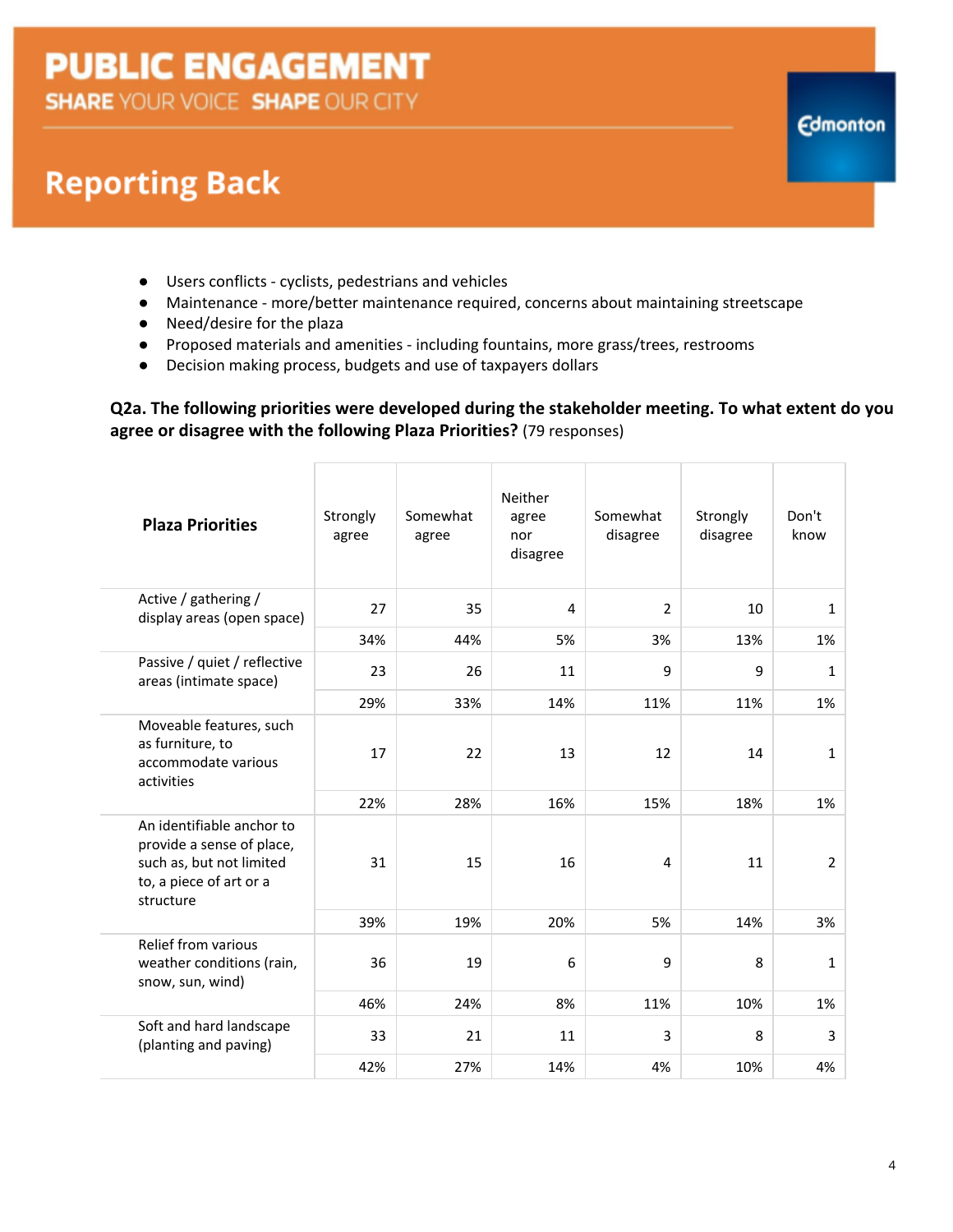# **Reporting Back**

| Opportunities for private<br>sponsorship (e.g. art,<br>structures)          | 10  | 23  | 18  | 14  | 12  |    |
|-----------------------------------------------------------------------------|-----|-----|-----|-----|-----|----|
|                                                                             | 13% | 29% | 23% | 18% | 15% | 3% |
| Infrastructure to support<br>a variety of activities<br>(water, power, gas) | 24  | 20  | 14  | 9   | 9   | 3  |
|                                                                             | 30% | 25% | 18% | 11% | 11% | 4% |
| Ease of maintenance and<br>longevity of materials                           | 45  | 13  | 8   | 5   | 6   |    |
|                                                                             | 57% | 16% | 10% | 6%  | 8%  | 3% |

**Q2b. Is there anything you would like to add?** (32 respondents provided comments, 47 had no comment) Comments received that could supplement/revise the priorities include:

- Security and safety inappropriate behaviour onsite
- All season/all weather use
- Maintenance more/better maintenance required, concerns about maintaining streetscape and cost
- Soft landscape (grass and plants naturalized in some comments) over hard landscape (concrete, paving, etc.)
- Moveable furniture may not be appropriate

Comments providing support and non-support for each of the topics listed below were also received:

- User need for sports fields
- Keep street as-is
- Multi-modal traffic flows
- Need/desire for the plaza
- Proposed materials and amenities including fountains, more grass/trees, restrooms
- Decision making process, budgets and use of taxpayers dollars

#### **Q3. Is there anything on the plan you would like to revise?** (30 responses)

Comments are grouped by theme. Some responses contained more than one idea and may have been broken out to fit into a theme or repeated to provide information on more than one theme.

#### **Plaza Design**

Overall the plaza design was considered acceptable with the following considerations requested:

- Provide water fountain/bottle filling station
- Provide more play area/variety of structures
- Provide more seating with locations in sun and shade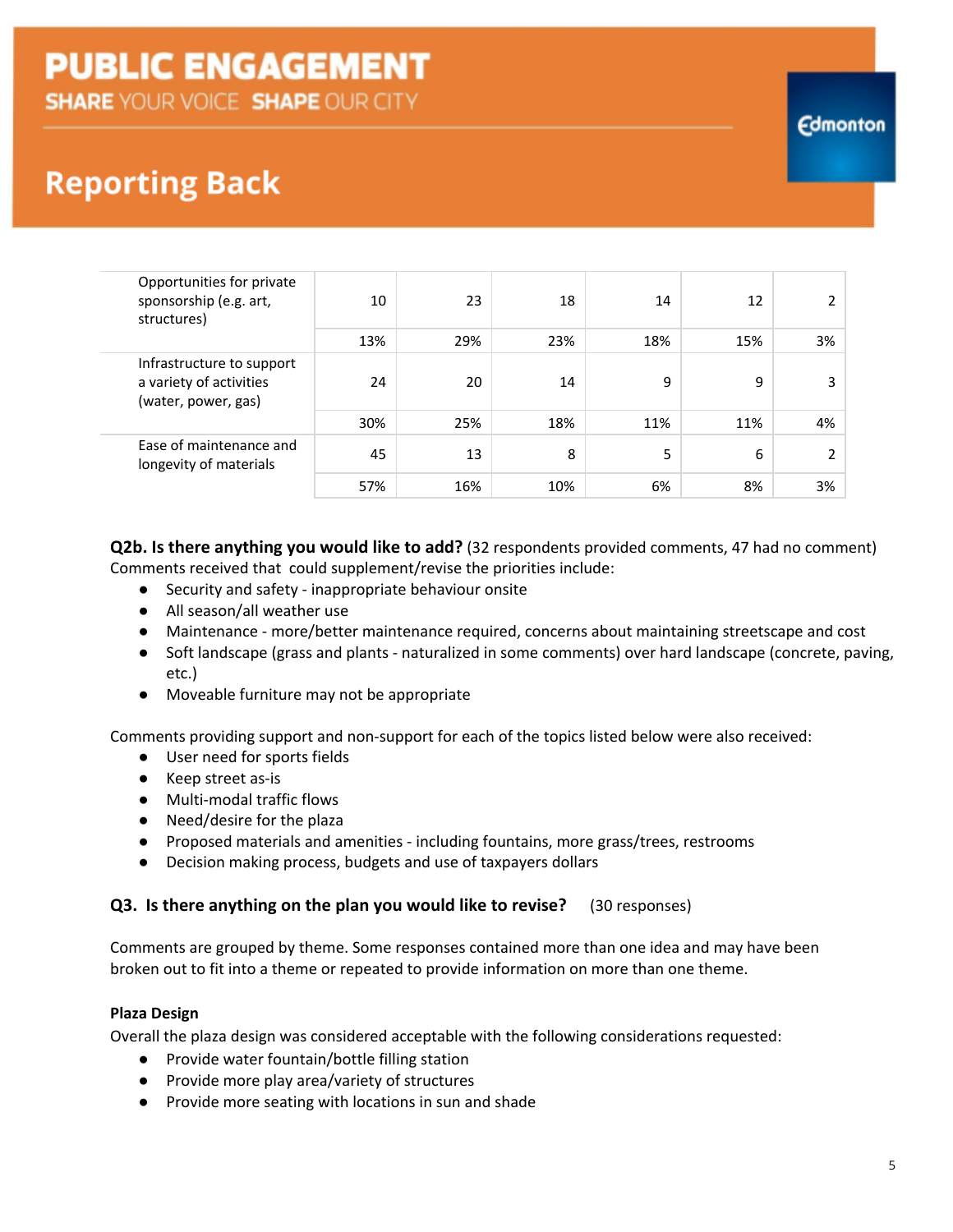# **Reporting Back**

- Provide more trees/grass
- Design for all levels of accessibility
- Provide art installations with a use (fire pit, lighting, fountain)
- Design for less interaction between vehicles, cyclists and pedestrians (in particular at the east end of the plaza)
- Provide restrooms

### **Traffic Flow/Conflicts and Parking**

- Support for and against the plaza location and resulting traffic flow
- Support for and against on-street parking

#### **Cycling**

- Support for and against uni-directional bike lanes
- Support for more bike parking

#### **Safety**

● The City needs to plan for safety and security of their intended park-goers. This is an area of the City that has historically not been considered safe to walk or park near. Inappropriate behaviour occurs in this area.

#### **Miscellaneous**

● Spend money on infrastructure not aesthetics

### **Comments on Display Boards**

Location specific comments are identified. Comments are not summarized as each comment will be considered with regard to location.

### **Board: 112 to 113 Street Plaza**

- Need power for special events
- Are the pole lights going to provide enough light?
- Additional bike parking by the tables would be nice (2)
- Would love to see food planted in the plaza native fruit trees and shrubs
- Are pets allowed? Watering station?
- Something interactive for kids and families (referring to play area)
- Play infrastructure should be taken into account, different ages and abilities of children, if the goal is to build a family-oriented space (different sizes/heights/types of structure)
- Concrete vs naturalization is there a more sustainable option than concrete?
- Is it possible to have a restroom or water fountains so people are encouraged to stay in the park?
- Need good lighting and signage because cars, pedestrians, bikes interact here (referring to access